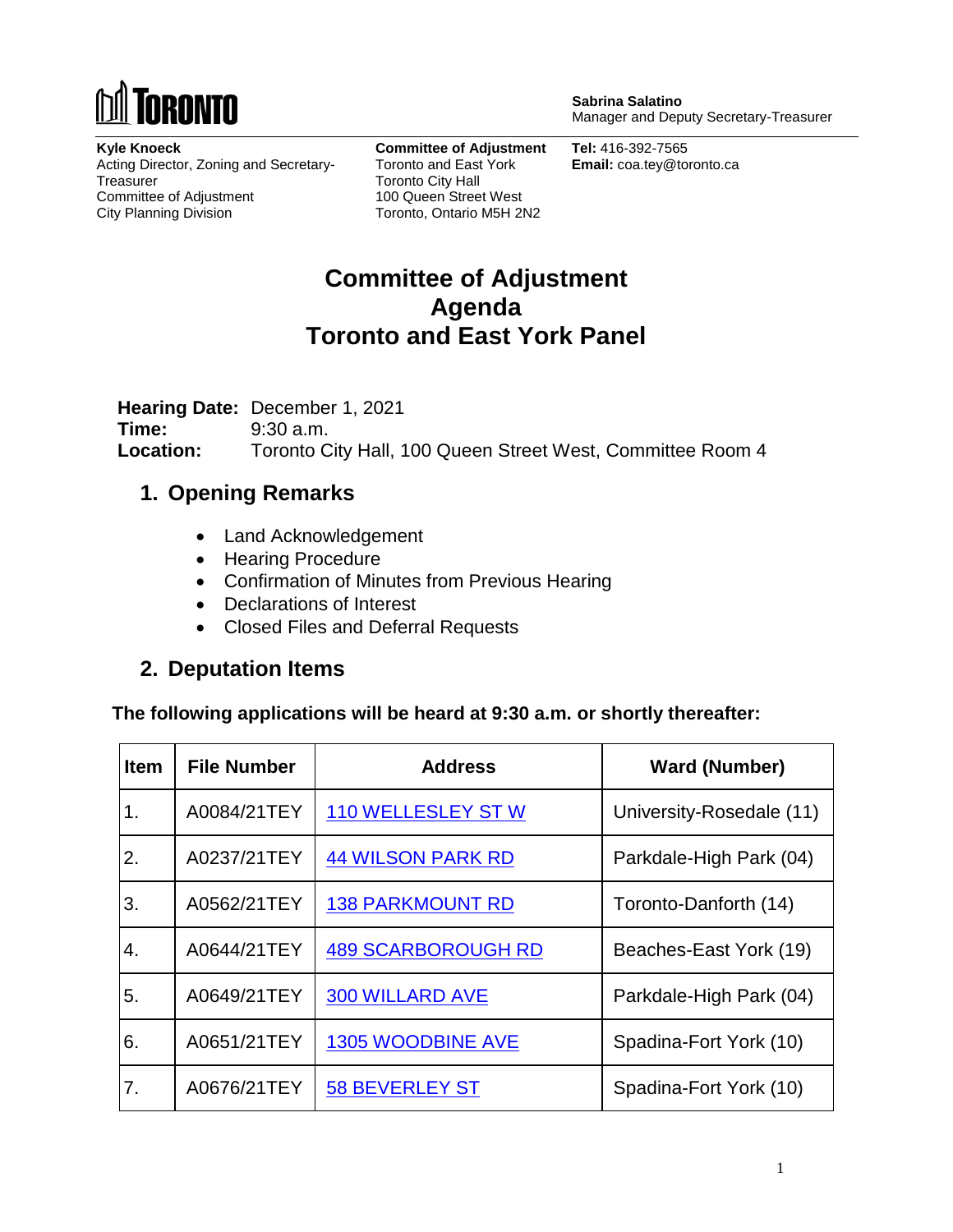| <b>Item</b> | <b>File Number</b> | <b>Address</b>                                                                                            | <b>Ward (Number)</b>    |
|-------------|--------------------|-----------------------------------------------------------------------------------------------------------|-------------------------|
| 8.          | A0706/21TEY        | <b>818 EASTERN AVE</b>                                                                                    | Toronto-Danforth (14)   |
| 9.          | A0741/21TEY        | <b>170 A EMERSON AVE</b>                                                                                  | Davenport (09)          |
| 10.         | A0742/21TEY        | <b>170 EMERSON AVE</b>                                                                                    | Davenport (09)          |
| 11.         | A0818/21TEY        | <b>30 BADGEROW AVE</b>                                                                                    | Toronto-Danforth (14)   |
| 12.         | A0820/21TEY        | <b>2800 DANFORTH AVE</b>                                                                                  | Beaches-East York (19)  |
| 13.         | A0838/21TEY        | <b>76 FOUR OAKS GT</b>                                                                                    | Toronto-Danforth (14)   |
| 14.         | A0842/21TEY        | <b>415 JANE ST</b>                                                                                        | Parkdale-High Park (04) |
| 15.         | A0844/21TEY        | <b>274 RONCESVALLES AVE</b>                                                                               | Parkdale-High Park (04) |
| 16.         | A0849/21TEY        | <b>30 DREAMERS WAY</b><br><b>(FORMERLY 365)</b><br><b>PARLIAMENT ST &amp; 295</b><br><b>GERRARD ST E)</b> | Toronto Centre (13)     |
| 17.         | A0861/21TEY        | <b>368 WINNETT AVE</b>                                                                                    | Toronto-St. Paul's (12) |
| 18.         | A0872/21TEY        | <b>6 FRYBROOK RD</b>                                                                                      | Toronto-St. Paul's (12) |
| 19.         | A0877/21TEY        | 53 BOON AVE                                                                                               | Davenport (09)          |
| 20.         | A0926/21TEY        | <b>440 DELAWARE AVE</b>                                                                                   | Davenport (09)          |

#### **RECESS**

# **The following applications will be heard at 2:00 p.m. or shortly thereafter:**

| <b>Item</b> | <b>File Number</b> | <b>Address</b>           | <b>Ward (Number)</b>     |
|-------------|--------------------|--------------------------|--------------------------|
| 21.         | A0929/21TEY        | <b>17 GRANDVIEW AVE</b>  | Toronto-Danforth (14)    |
| 22.         | A0960/21TEY        | <b>269 EUCLID AVE</b>    | University-Rosedale (11) |
| 23.         | A0961/21TEY        | 363 GRACE ST             | University-Rosedale (11) |
| 24.         | A0966/21TEY        | <b>220 COTTINGHAM ST</b> | Toronto-St. Paul's (12)  |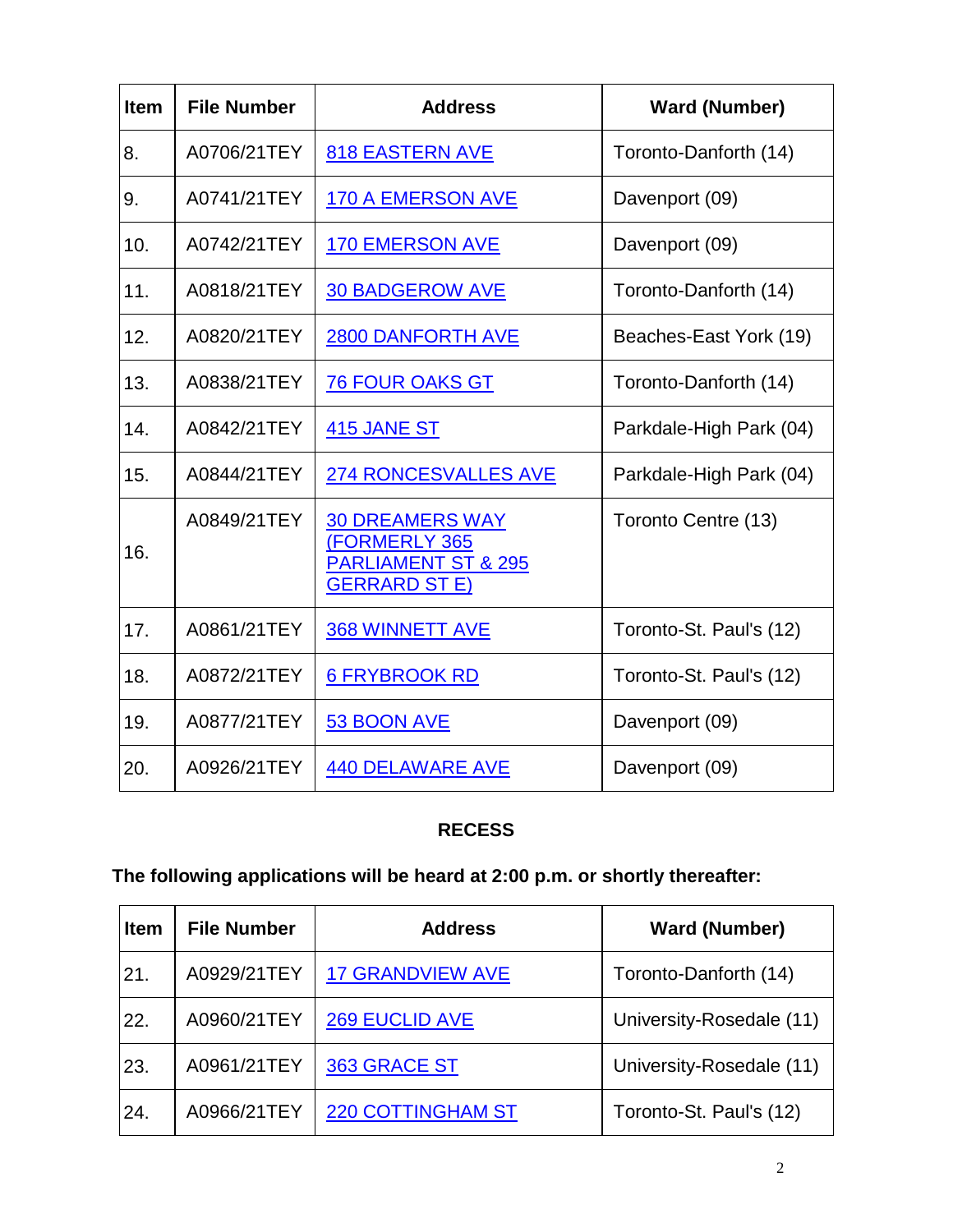| <b>Item</b> | <b>File Number</b> | <b>Address</b>          | <b>Ward (Number)</b>    |
|-------------|--------------------|-------------------------|-------------------------|
| 25.         | A0984/21TEY        | <b>165 GEARY AVE</b>    | Davenport (09)          |
| 26.         | A0988/21TEY        | <b>242 CONCORD AVE</b>  | Davenport (09)          |
| 27.         | A0997/21TEY        | <b>373 MORTIMER AVE</b> | Toronto-Danforth (14)   |
| 28.         | A0998/21TEY        | <b>24 MORTIMER AVE</b>  | Toronto-Danforth (14)   |
| 29.         | A1008/21TEY        | <b>31 CUMMINGS ST</b>   | Toronto-Danforth (14)   |
| 30.         | A1013/21TEY        | <b>55 CHARLES ST E</b>  | Toronto Centre (13)     |
| 31.         | A1016/21TEY        | <b>51 CAMBRIDGE AVE</b> | Toronto-Danforth (14)   |
| 32.         | A1017/21TEY        | <b>22 LANSDOWNE AVE</b> | Parkdale-High Park (04) |

## **The following applications will be heard at 3:30 p.m. or shortly thereafter:**

| <b>Item</b> | <b>File Number</b> | <b>Address</b>           | <b>Ward (Number)</b>     |
|-------------|--------------------|--------------------------|--------------------------|
| 33.         | A1018/21TEY        | <b>24 COATES AVE</b>     | Davenport (09)           |
| 34.         | A1020/21TEY        | <b>1 MINTO ST</b>        | Toronto-Danforth (14)    |
| 35.         | A1022/21TEY        | <b>40 LONDON ST</b>      | University-Rosedale (11) |
| 36.         | A1023/21TEY        | <b>75 WOODLAWN AVE W</b> | Toronto-St. Paul's (12)  |
| 37.         | A1034/21TEY        | <b>633 OLD WESTON RD</b> | Davenport (09)           |
| 38.         | A1035/21TEY        | <b>346 LAUDER AVE</b>    | Davenport (09)           |
| 39.         | A1277/21TEY        | <b>819 GLADSTONE AVE</b> | Davenport (09)           |

## **The following applications will be heard at 4:30 p.m. or shortly thereafter:**

| <b>Item</b> | <b>File Number</b> | <b>Address</b>                  | <b>Ward (Number)</b>    |
|-------------|--------------------|---------------------------------|-------------------------|
| <b>40.</b>  |                    | A1110/21TEY   72 WOODLAWN AVE W | Toronto-St. Paul's (12) |